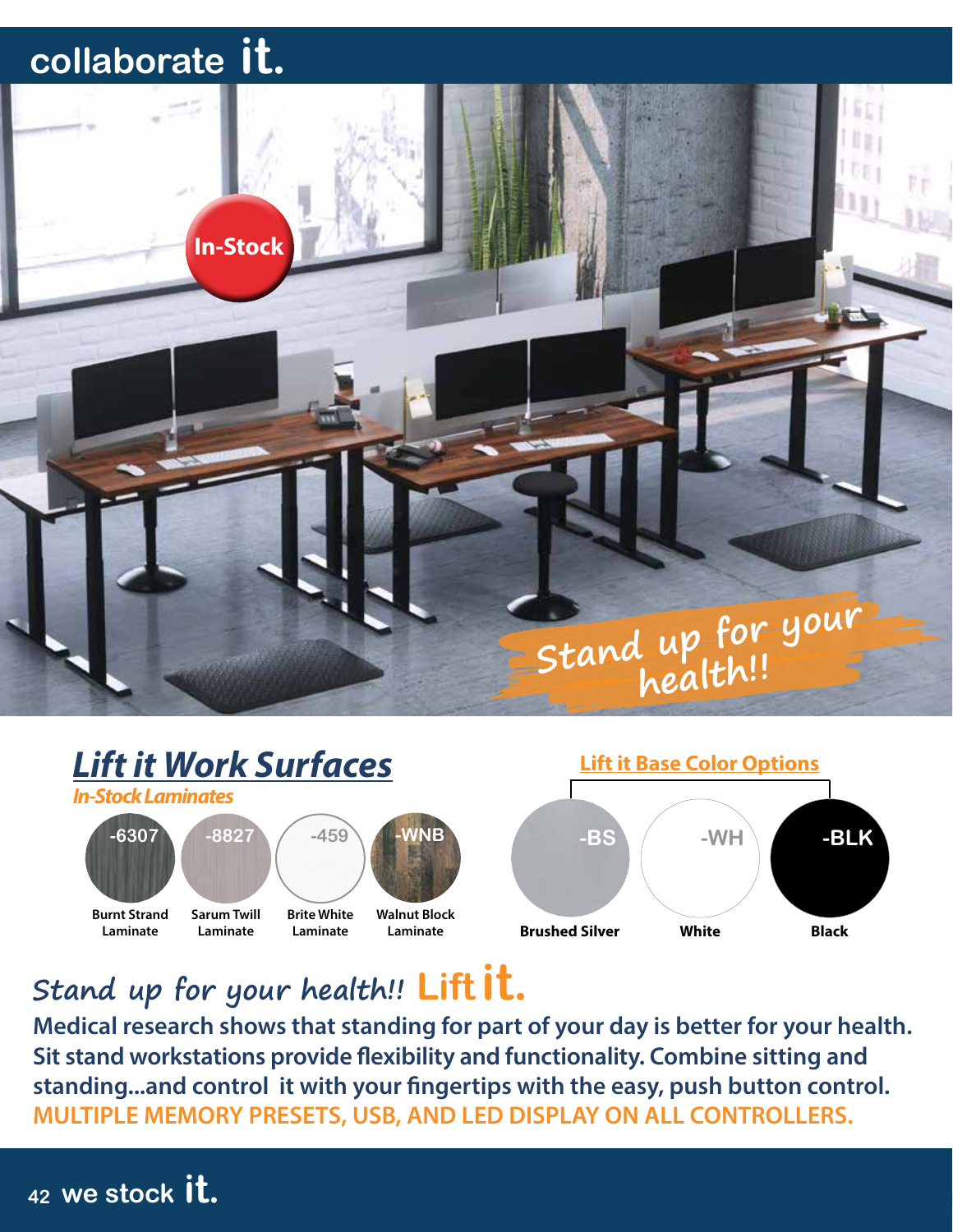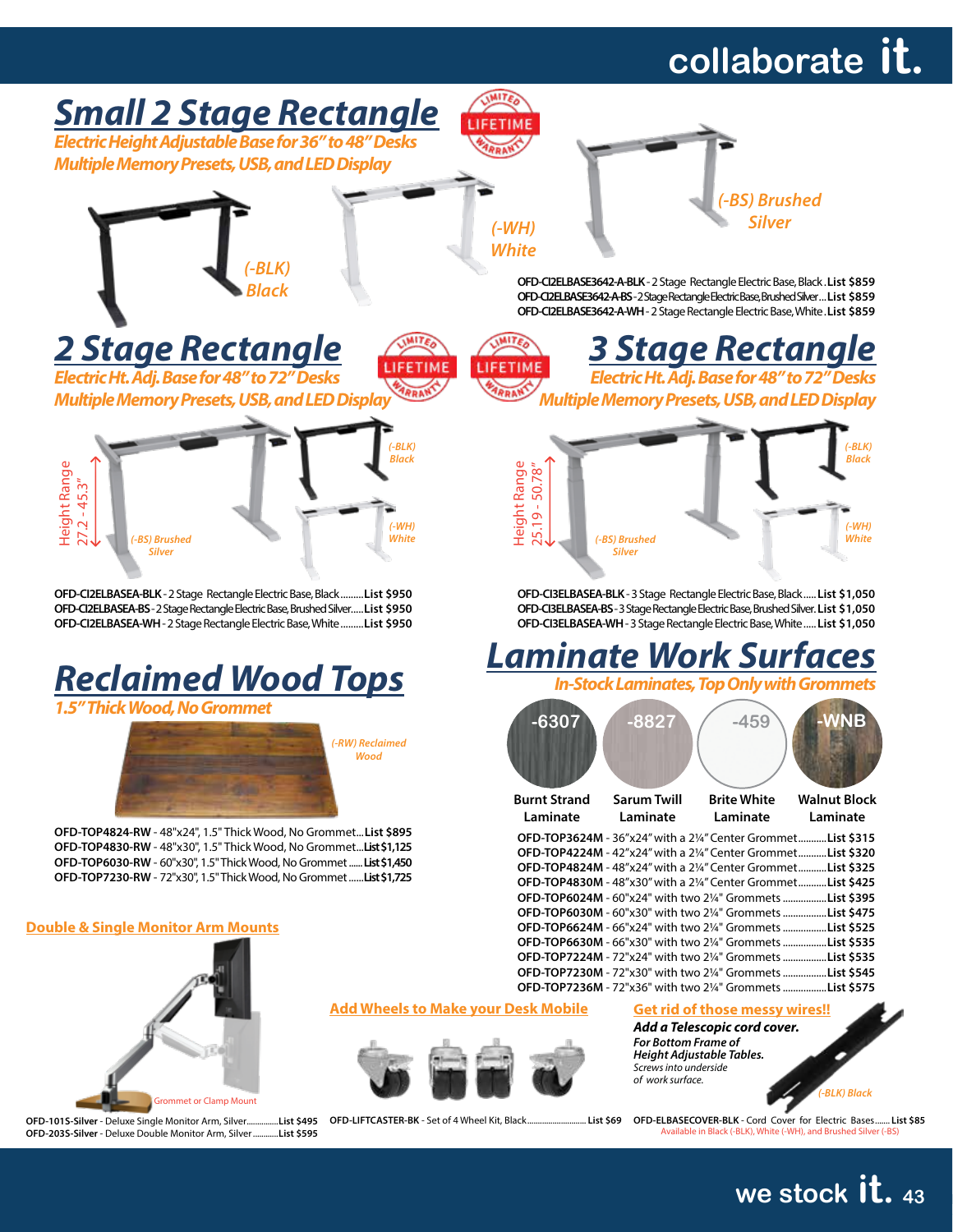

*Multiple Memory Presets, USB, and LED Display*



**OFD-CI2ELBASE120-BLK** - 2 Stage 120° Electric Base, Black............**List \$1,475 OFD-CI2ELBASE120-BS** - 2 Stage 120° Electric Base, Brushed Silver....**List \$1,475 OFD-CI2ELBASE120-WH** - 2 Stage 120° Electric Base, White...........**List \$1,475**

### *Laminate Work Surfaces*

*In-Stock Laminates, Top Only with Grommets*



#### *Return Work Surfaces*

**OFD-CI3624RWS** - Return Work Surface 36"x24", with 21/4" Grommet......**List \$337 OFD-CI4224RWS** - Return Work Surface 42"x24" with 21/4" Grommet......**List \$342 OFD-CI4824RWS** - Return Work Surface 48"x24" with 21/4" Grommet......**List \$347 OFD-CI4830RWS** - Return Work Surface 48"x30" with 21/4" Grommet......**List \$447** (Returns include 2 flat brackets)

#### **Get rid of those messy wires!!**

*Add a Telescopic cord cover. For Bottom Frame of Height Adjustable Tables. Screws into underside of work surface.*

**<sup>44</sup> we stock it. <sup>44</sup> we stock it.**

*(-BS) Brushed Silver*

**OFD-ELBASECOVER-BS** - Cord Cover for Electric Bases.............. **List \$85** Available in Black (-BLK), White (-WH), and Brushed Silver (-B)



**OFD-CI3ELBASE90-BLK** - 3 Stage 90° Electric Base, Black................**List \$1,825 OFD-CI3ELBASE90-BS** - 3 Stage 90° Electric Base, Brushed Silver........**List \$1,825 OFD-CI3ELBASE90-WH** - 3 Stage 90° Electric Base, White ...............**List \$1,825**





**OFD-CI3ELBASE120-BLK** - 3 Stage 120° Electric Base, Black............**List \$1,825 OFD-CI3ELBASE120-BS** - 3 Stage 120° Electric Base, Brushed Silver....**List \$1,825 OFD-CI3ELBASE120-WH** - 3 Stage 120° Electric Base, White...........**List \$1,825**

#### *120° Work Surface*



**OFD-TOP1202448M** - 120° 24"x48"x48"x24" with a 21/4" Center Grommet..**List \$895**

*Reclaimed Wood Tops 1.5" Thick Wood, No Grommet*



**OFD-TOP6030-RW** - 60"x30", 1.5" Thick Wood, No Grommet..**List \$1,450 OFD-TOP7230-RW** - 72"x30", 1.5" Thick Wood, No Grommet..**List \$1,725**

#### *Return Work Surfaces*

| OFD-TOP4824RWS-RW - Return Work Surface 48"x24",                          |  |
|---------------------------------------------------------------------------|--|
| 1.5" Thick Wood, No Grommet, Includes 2 flat brackets List \$917          |  |
| OFD-TOP4830RWS-RW - Return Work Surface 48"x30",                          |  |
| 1.5" Thick Wood, No Grommet, Includes 2 flat brackets <b>List \$1.147</b> |  |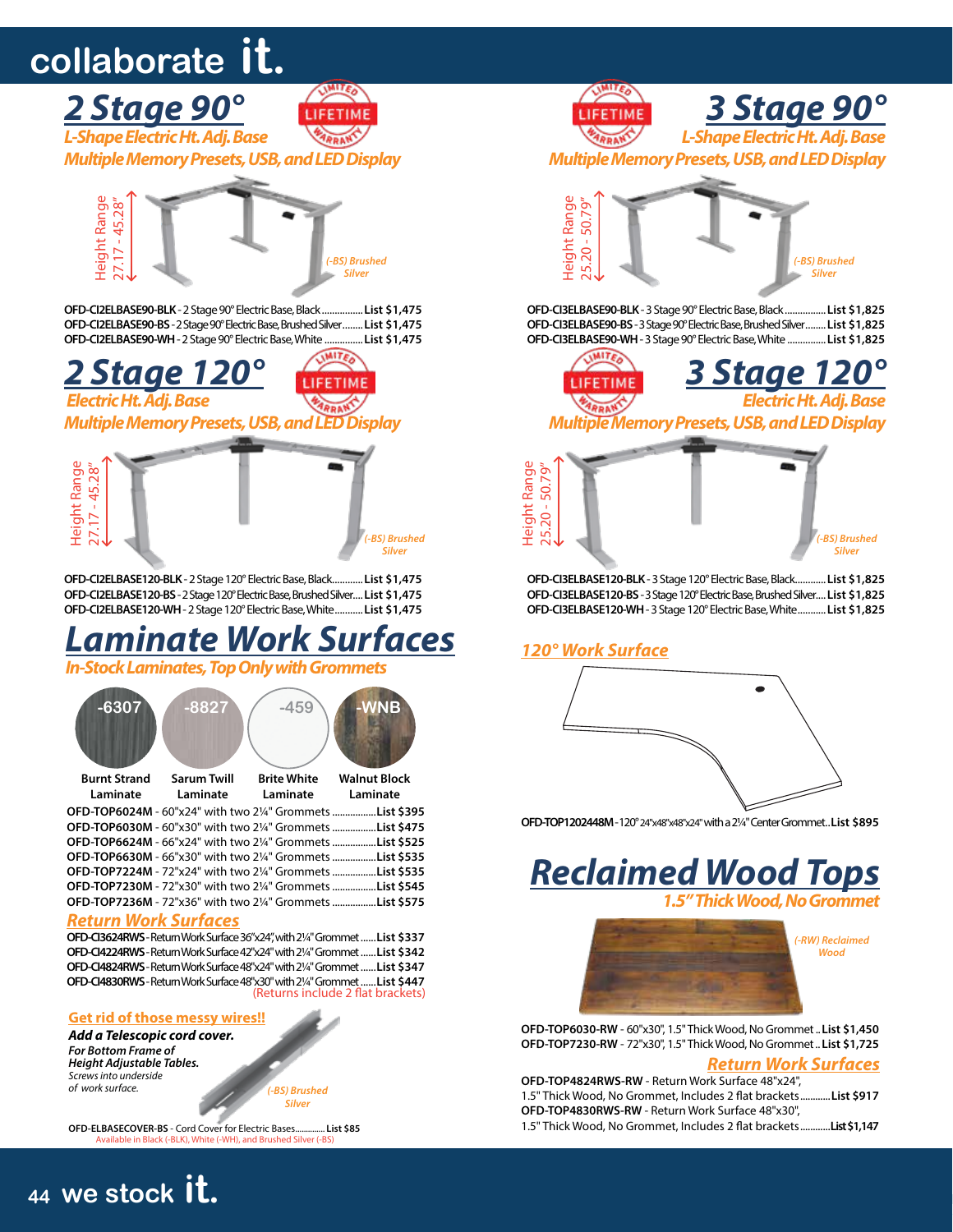### *Value Lift Electric Base*

*1 Motor 2 Stage,*

*Up/Down Controller with LED Display*



**VL12-BLK** - 1 Motor 2 Stage, Includes Cable Cover, Black.....................**List \$699 VL12-BS** - 1 Motor 2 Stage, Includes Cable Cover, Brushed Silver.........**List \$699 VL12-WH** - 1 Motor 2 Stage, Includes Cable Cover, White....................**List \$699**

### *Value Lift Electric Base*

*2 Motor 3 Stage, Includes Cable Cover, 4 Memory, 1 USB Controller with LED Display*



**VL23-BLK** - 2 Motor 3 Stage, Includes Cable Cover, Black.....................**List \$899 VL23-BS** - 2 Motor 3 Stage, Includes Cable Cover, Brushed Silver.........**List \$899 VL23-WH** - 2 Motor 3 Stage, Includes Cable Cover, White....................**List \$899**



*Value Lift Electric Base*



**VL22-BLK** - 2 Motor 2 Stage, Includes Cable Cover, Black.....................**List \$799 VL22-BS** - 2 Motor 2 Stage, Includes Cable Cover, Brushed Silver.........**List \$799 VL22-WH** - 2 Motor 2 Stage, Includes Cable Cover, White....................**List \$799**

### *Laminate Work Surfaces*

*In-Stock Laminates, Top Only with Grommets*

| $-6307$             | $-8827$                                                   | $-459$             |                                                                                                                                                                                                                                                                                                                                                                                                                                                                                                  |
|---------------------|-----------------------------------------------------------|--------------------|--------------------------------------------------------------------------------------------------------------------------------------------------------------------------------------------------------------------------------------------------------------------------------------------------------------------------------------------------------------------------------------------------------------------------------------------------------------------------------------------------|
| <b>Burnt Strand</b> | <b>Sarum Twill</b>                                        | <b>Brite White</b> | <b>Walnut Block</b>                                                                                                                                                                                                                                                                                                                                                                                                                                                                              |
| Laminate            | Laminate                                                  | Laminate           | Laminate                                                                                                                                                                                                                                                                                                                                                                                                                                                                                         |
|                     | <b>OFD-TOP4824M - 48"x24" with a 21/4" Center Grommet</b> |                    | List \$325.<br><b>OFD-TOP4830M</b> - 48"x30" with a 21/4" Center GrommetList \$425<br><b>OFD-TOP6024M</b> - 60"x24" with two 2¼" Grommets List \$395<br><b>OFD-TOP6030M</b> - 60"x30" with two 2¼" Grommets List \$475<br><b>OFD-TOP6624M</b> - 66"x24" with two 2¼" Grommets List \$525<br><b>OFD-TOP6630M</b> - 66"x30" with two 2¼" Grommets List \$535<br><b>OFD-TOP7224M - 72"x24" with two 21/4" Grommets List \$535</b><br><b>OFD-TOP7230M</b> - 72"x30" with two 2¼" Grommets List \$545 |



**In-Stock**

**we stock it. <sup>45</sup> we stock it. <sup>45</sup>**